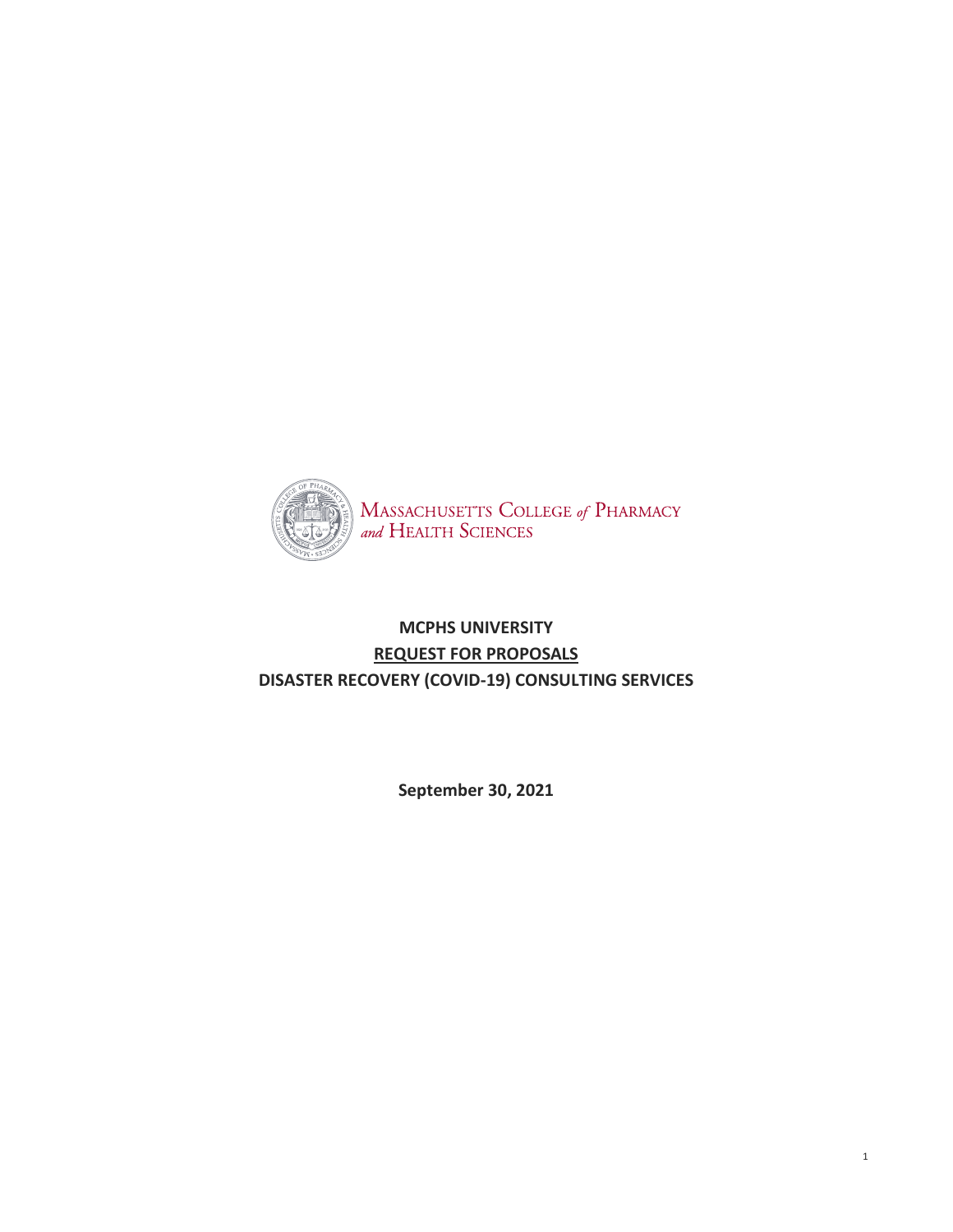### **BACKGROUND INFORMATION**

MCPHS is a private, not-for-profit, healthcare focused university with three campuses – Boston and Worcester, MA, and Manchester, NH. The University offers a full spectrum of healthcare programs including approximately 100 undergraduate, graduate, and certificate programs offered across 14 academic schools. Today, MCPHS enrolls approximately 7,500 students in both degree and certificate programs across the university.

## **SCOPE OF THE PROPOSED PROJECT**

MCPHS University ("MCPHS" or "University") anticipates receiving funds through FEMA's Public Assistance Program for COVID-19 response and recovery assistance. Through this RFP, the University seeks professional services from consulting firms with expertise in the oversight and administration of FEMA funds, as well as compliance with funding authority requirements.

Specifically, the University is seeking a professional consulting firm(s) to provide: 1) expertise and consulting services for emergency recovery and FEMA public assistance associated with impacts from Coronavirus (COVID-19); and 2) to augment staff's capabilities to ensure compliance with state regulations, federal regulations and FEMA requirements, while maximizing the recovery of and beneficial uses of FEMA funding dollars within the University.

The ideal consulting firm(s) will have demonstrated experience in programmatic disaster recovery and must have intimate knowledge and expertise in the areas of compliance with the federal Office of Management and Budget (OMB)'s Uniform Guidance 2 CFR, Part 200 federal funding requirements, including but not limited to federal acquisition requirements, operations and cost/funding eligibility requirements of the FEMA Public Assistance Program. The University is seeking services in at least the following areas:

- Cost Recovery and Emergency Advisory Services
	- o Assessment, Planning and Decision Making
	- o Application, Reimbursement Request Review, Funding and Cost Reimbursement
	- o Compliance Monitoring and Reporting

This RFP may result in on-demand contracts to meet the need for timely specific services. Any contracts entered into as a result of this RFP must comply with the federal Office of Management and Budget (OMB)'s Uniform Guidance 2 CFR, Part 200, including but not limited to the requirements set forth in Appendix II. Consulting firm(s) must have an understanding of the intricacies of the laws, regulations, policies, timelines, requirements, processes, and systems that govern eligibility and reporting for FEMA, HUD, HHS and other federal agencies with regard to FEMA funding. Consulting firm(s) must have the ability to perform services remotely with access to electronic tools.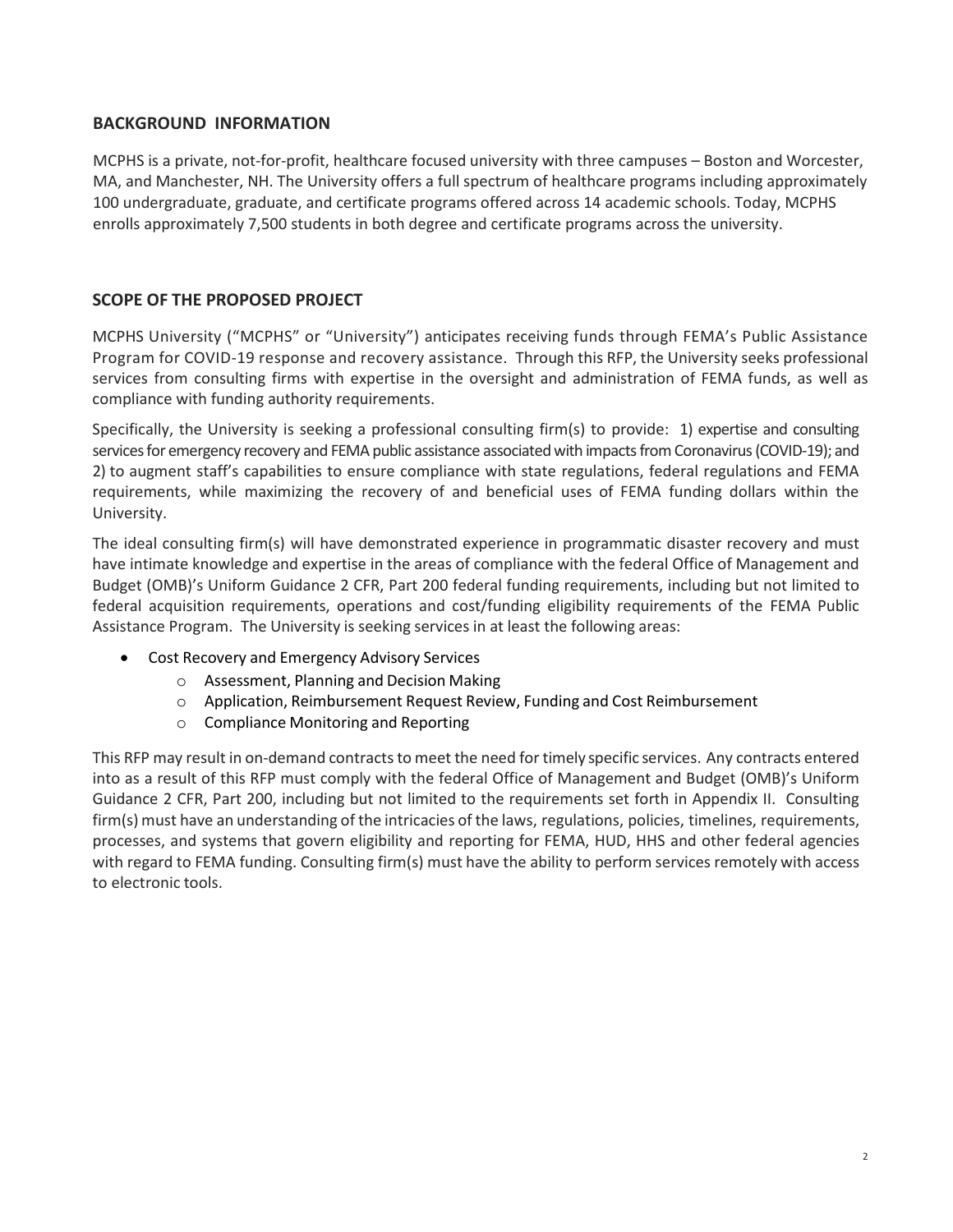The selected consulting firm(s) may assistthe University with the following duties as mutually agreed upon:

- Provide technical advisory services related to recovery from COVID-19.
- Develop and implement strategies designated to maximize federal and state assistance.
- Provide expert programmatic and policy advice on federal disaster relief programs.
- Provide support for strategic planning and coordination of all recovery efforts.
- Identify long-term cost exposures and expenditures associated with COVID-19.
- Review contracts and purchasing documentation to ensure cost recovery and compliance of expenditures using federal funds.
- Identify potential improvements and maximize public assistance funding in conjunction with the University.
- Provide oversight and guidance to guarantee compliance with OMB Uniform Guidance 2CFR, Part 200, including performing internal control risk assessments as required.
- Provide support for navigating federal agency web portals and processes.
- Provide the University assistance with the education and training of staff that will or may be involved with the various aspects of recovery efforts.
- Review and assist with processing payment requests, determining allowable costs, with scope ofreview and assistance to be set by University.
- Represent MCPHS University and attend meetings with FEMA, U.S. Treasury, or other agencies as may be necessary on behalf of the University.
- Work with the University to resolve disputes with FEMA, U.S. Treasury, Internal Revenue Service, Centers for Medicare & Medicaid Services, external auditors, community partners,or other agencies as may be necessary, including but not limited to the preparation of appeals.
- Provide assistance and oversight to the University to facilitate and ensure appropriate progress on agreed-upon deliverables.
- Provide the University with grant / funding close-out services to ensure funding isretained.
- Prepare and review documentation and reports for completeness to ensure eligible work and costs are captured for audit.
- Assist the University with applying for, aggregating, and packaging materials for reimbursement.
- Resolve any requests for information, justification, audit findings and eligibility appeals.
- Streamline reporting process to ensure continued compliance and provide post-award grants administration.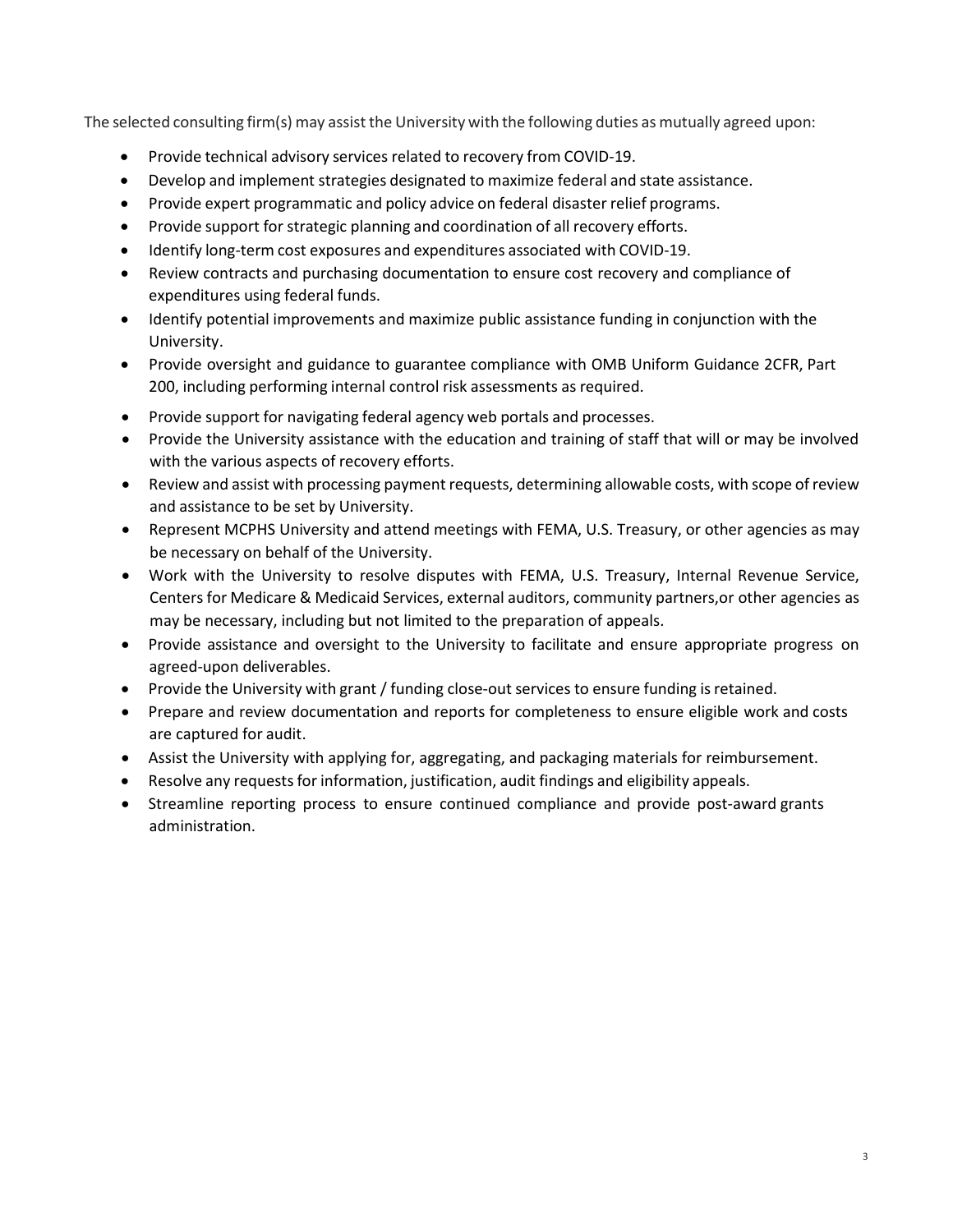## **INSTRUCTIONS TO OFFERORS**

## **1. GENERAL**

| Date of Notice:            | September 30, 2021                                                                                                                |
|----------------------------|-----------------------------------------------------------------------------------------------------------------------------------|
| <b>Contracting Agency:</b> | <b>MCPHS University</b>                                                                                                           |
| Contacts:                  | Ashleigh Jones, Chief Business Officer<br>ashleigh.jones@mcphs.edu                                                                |
|                            | Yadelyn Mahoney, Associate Controller<br>Yadelyn.mahoney@mcphs.edu<br>617-732-2978                                                |
|                            | Teresa Pitaro, Senior Director of Procurement<br>teresa.pitaro@mcphs.edu<br>617-413-6735                                          |
| Funding:                   | MCPHS University intends to fund the project through administrative<br>overhead allowable under FEMA's Public Assistance Program. |

### **2. SUBMISSION**

The submissions must be received by **4:00 p.m. on October 15, 2021** as an electronic copy in pdf format. Submission must be transmitted via attachment to an email titled "Proposal for Disaster Recovery Consulting Services" and addressed to [ashleigh.jones@mcphs.edu,](mailto:ashleigh.jones@mcphs.edu) [yadelyn.mahoney@mcphs.edu,](mailto:yadelyn.mahoney@mcphs.edu) and [teresa.pitaro@mcphs.edu](mailto:teresa.pitaro@mcphs.edu).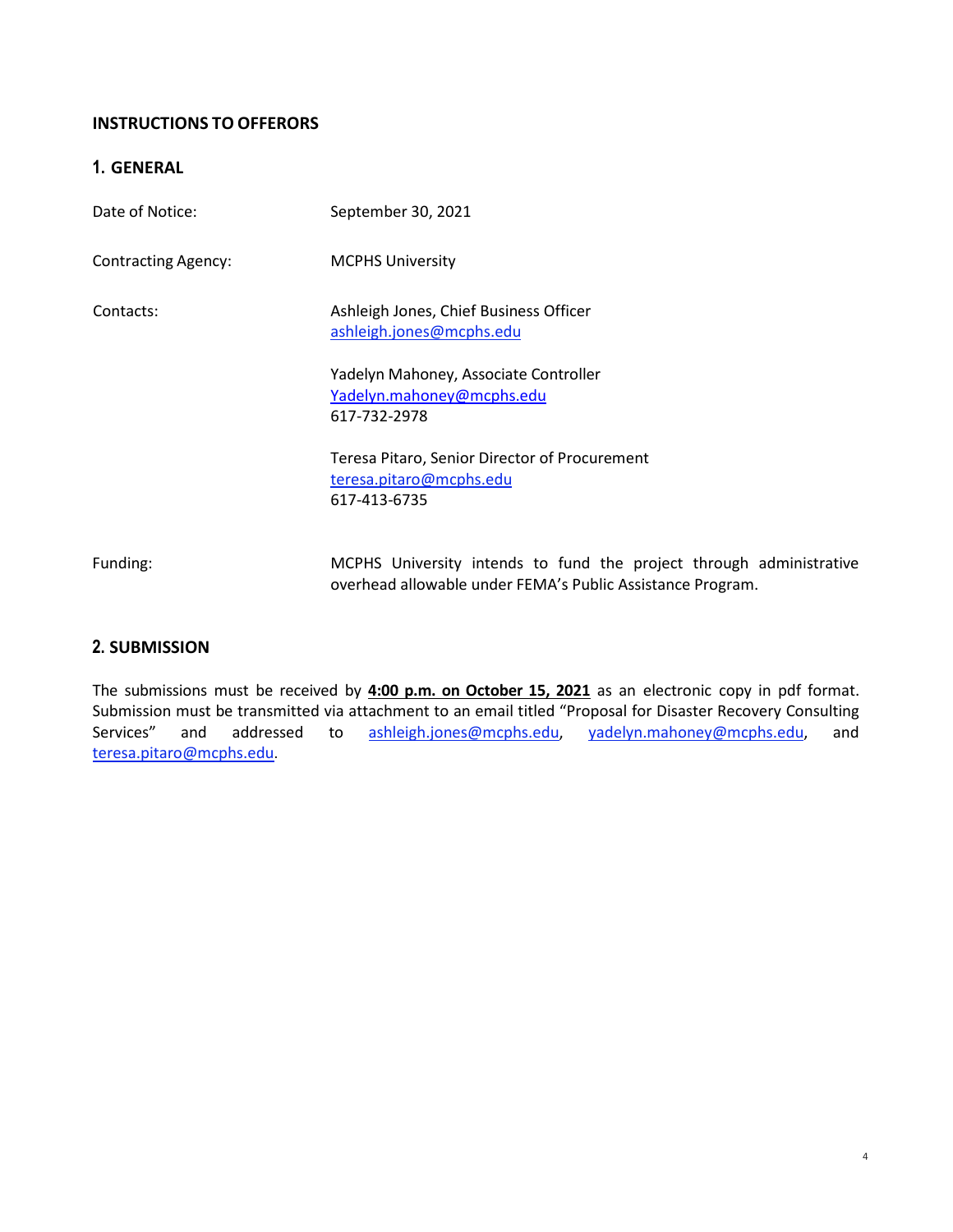#### **INSTRUCTIONS**

These instructionsto offerors and all parts of the Request for Proposals are, by this reference, made part of the contract documents for this project. For a Proposal to be accepted as responsive, the following items must be included:

- **A) Transmittal letter:** A coverletter with company name, address, phone number, project contact and principal signature is required, expressing interest in the project and certifying that sufficient resources in personnel, equipment, and time are available and can be committed to this project.
- **B) Organizational Structure:** The legal form of the offeror's business organization, the state in which incorporated (if a corporation) and a certificate of good standing.
- **C) Facilities, Resources, and Personnel:** The offeror is required to state its organizational resources, which the offeror considers to be advantageous to the successful completion of the project. Items to be considered include the capabilities and experience of the offeror, identification of the principal participants including résumés, certifications and licenses, and office locations. Please include the name, position (including qualification) and phone number of the individual(s) that will be assigned to complete this project. These persons may not be withdrawn from the project or personnel substitutions made without consent of MCPHS University. Please identify how many projects the firm currently is obligated to perform and the approximate dollar value of each. Please provide proof of errors and omissions coverage. Please provide an organizational chart for this project.
- **D) References:** Information is required regarding previous work of a similar nature performed by the organization with other governmental units or businesses, if any. This would include a description of the work performed, when the work was performed, the dollar amount of the project, the date, name, address, and telephone number of at least three (3) clients who may be contacted for further information. Please provide verification that the offeror is not involved in any current litigation or been the subject ofarbitration.
- **E) Work Plan:** Explain the work plan with detailed specific tasks as noted in the *Scope ofthe Proposed Project* section of this RFP. Note all tasks and the responsible parties. Given the limited information herein, providea conceptual project plan and schedule. Demonstrate how your firm will minimize costsand maximize federal resources including utilization of project management resourcesin a cost-effective manner, assessment of alternatives, delivery methods, streamlining project and work tasks, quality control methods and so forth.
- **F) Costs:** Provide costs to complete the work plan as detailed in the Proposal. Provide hourly ratesfor each type of activity and each level of personnel, as well as an estimatedtotal to complete the scope of work.

#### **INQUIRIES AND ADDENDA**

All inquiries concerning this project or the scope of work must be made no later than October 10, 2021, and should be directed to Teresa Pitaro, Senior Director of Procurement, Ashleigh Jones, Chief Business Officer, and Yadelyn Mahoney, Associate Controller. Questions must be submitted in writing, via e-mail to [teresa.pitaro@mcphs.edu.](mailto:teresa.pitaro@mcphs.edu) All questions will receive a written response.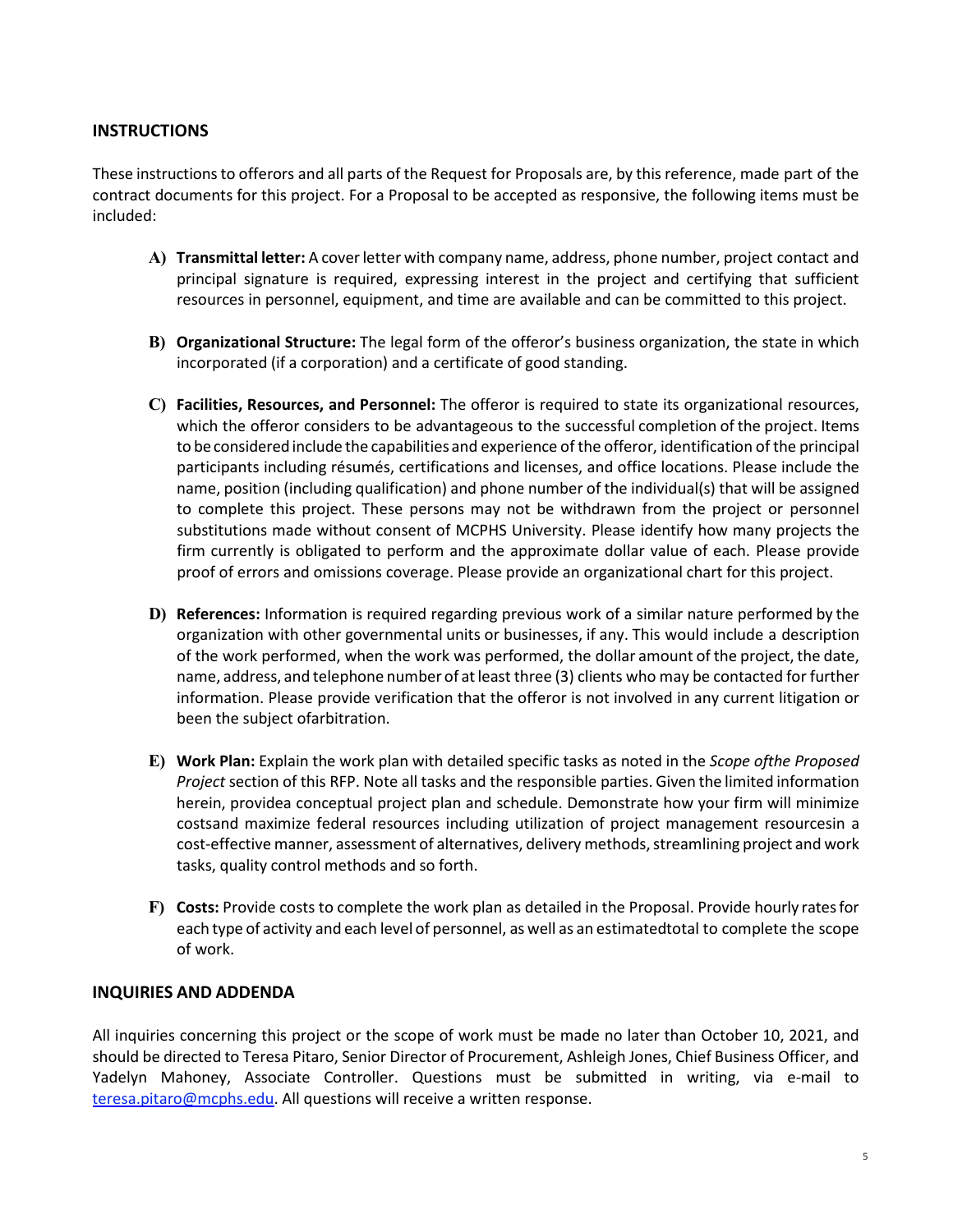## **3. EVALUATION PROCESS**

A committee comprised of University staff shall review and rank all Proposals according to qualifications. The committee will evaluate submissions received that conform to the instructions above. The committee's recommendation of a preferred firm or firms will be submitted to the University Chief Financial Officer for approval to proceed in the evaluation process.

Selected firms may be invited to participate in interviews or oral presentations as deemed necessary by the committee where the firm may elaborate on their submission. Travel costs of such an interview, if any, shall be borne by the offeror.

The selection of the consultant and the execution of a contract, while anticipated, are not guaranteed by the University. The University reserves the right to determine which offering is in the University's best interest and to award the contract on that basis, to reject any and all offerings or portions thereof, waive any irregularities of any offering, negotiate with any potential offeror (after Proposals are reviewed) if such is deemed in the best interests of the University.

#### **4. EVALUATION CRITERIA**

Proposals will be evaluated as follows:

- (1) An offeror's technical qualifications and experience will be evaluated; (see criteria below)
- (2) Interviews may be conducted with only the most qualified offerors with the best responsive and responsible submissions.

Firm selection will be based on the following weighted criteria:

#### Criteria

Firm's project approach and understanding of the Scope of Services required in the RFP as evidenced by its Proposal, including whether all requested information was furnished in the format required by the RFP and estimated costs. **(35 points)**

Experience and background of the specific personnel that will be assigned to the University's project as outlined in the Proposal, including consideration of the specific involvement of those persons in projects as noted in the Proposal. **(25 points)**

Past record of performance and experience on similar projects, including strength of references listed in the Proposal. **(20 points)**

Capacity and Capability of the firm to perform the work. **(10 points)**

Experience with higher education institutions and federal regulations. **(10 points)**

### **5. REJECTION RIGHTS**

MCPHS reserves the right to reject any and all submittals for business reasons and reservesthe right to resolicit submittals or change the closing date for any such business reason.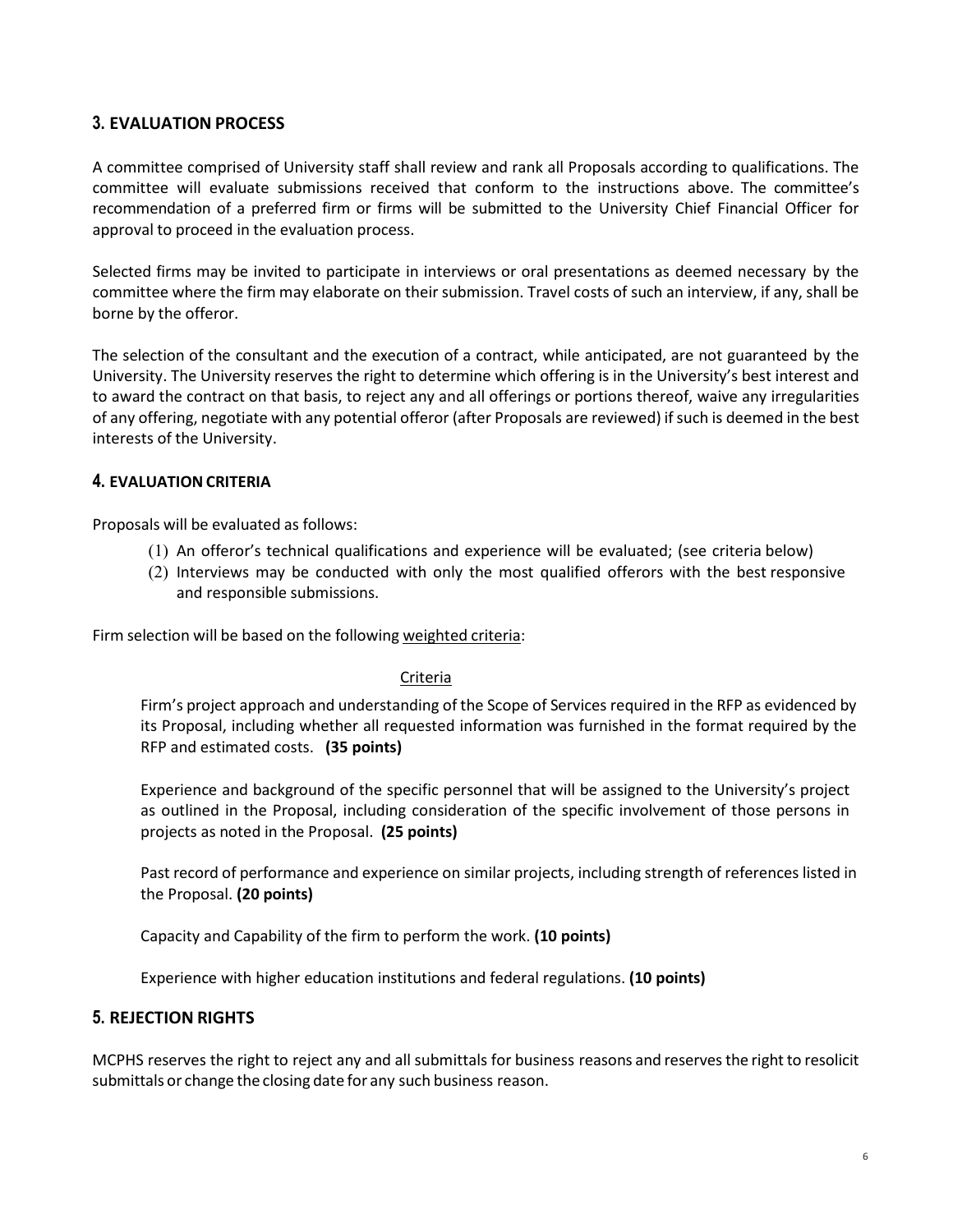#### **6. COST OF PREPARATION**

No reimbursement will be made for any costs incurred prior to a formal notice to proceed under an appropriately executed contract.

#### **PROPOSAL FORM**

Note to Respondents/Proposers: All costs proposed are to be inclusive of labor, materials, equipment, incidentals, etc. necessary to provide the scope of services outlined in this RFP. Rates proposed are also to include all expenses, including general overhead, field overhead, profit, travel per diem, all necessary food, water, restroom, and lodging facilities needed to provide the required services.\*

| <b>Position Descriptions</b>                                       | <b>Hourly Rate</b>                                       |
|--------------------------------------------------------------------|----------------------------------------------------------|
| Senior Advisor                                                     | $\frac{1}{2}$                                            |
| <b>Technical Assistance Liaison</b>                                | $\begin{array}{c c} \n\text{S} & \text{S} \n\end{array}$ |
| <b>Appeals Specialist</b>                                          | $\frac{1}{2}$                                            |
| Project Manager                                                    | $\zeta$                                                  |
|                                                                    | $\frac{1}{2}$                                            |
|                                                                    | $\frac{1}{2}$ .                                          |
|                                                                    | $\mathsf{S}$ .                                           |
|                                                                    | $\frac{1}{2}$                                            |
|                                                                    |                                                          |
| <u> 1980 - Johann John Stone, mensk politik fotograf (d. 1980)</u> | \$                                                       |

\*NOTE: Hourly rates listed in response to the above rate table may be decreased through negotiation in any contract entered into as a result of this RFP, including the original contract and renewals, but cannot be increased